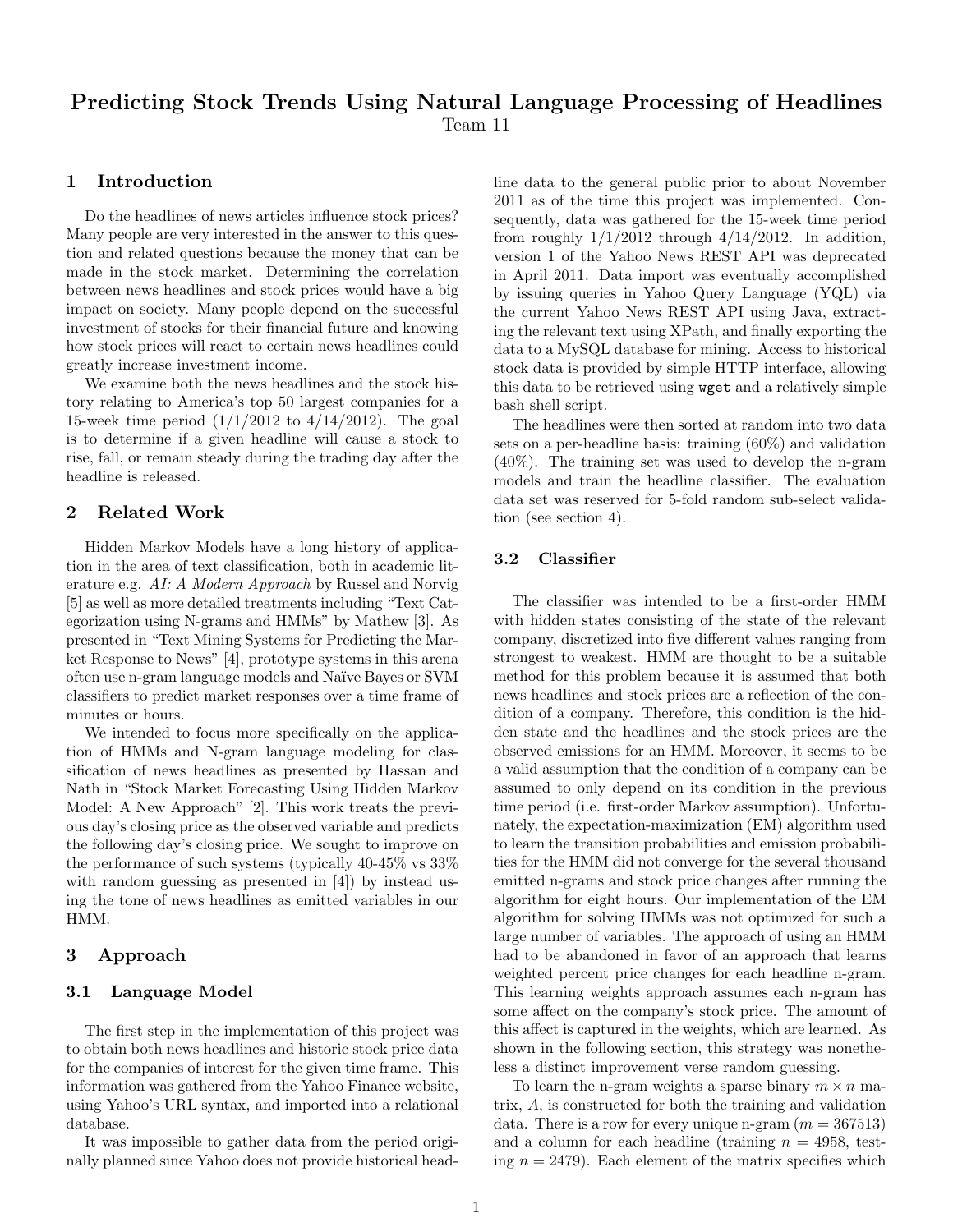n-grams are in each headline. In addition, for a given headline about a company there is a stock price change (as a percentage) for that company on the following trading day. For all the n-grams in the training data this percent price change is averaged across all headlines and stored in an  $m \times 1$  vector, B. For both the training and validation data the true percent stock price changes for the following trading data are stored in an  $n \times 1$  vector, C. In addition, the number of n-grams in each headline is stored in an  $n \times n$ diagonal matrix, D. The weighting matrix that we solve for is an  $m \times m$  diagonal matrix, W, such that

$$
A_{train}^T W B_{train} = C_{train} D_{train}.
$$
 (1)

Obviously,  $(1)$  is underdetermined because there are m weights to learn and only n samples  $(m > n)$  for learning. Thus,  $W$  is solved for using a least squares regression fitting. Another words,

$$
W = \underset{W}{\text{argmin}} \|A_{train}^T W B_{train} - C_{train} D_{train}\|^2. \tag{2}
$$

To actually compute  $W$  a Moore-Penrose pseudoinverse of  $A_{train}$  and  $B_{train}$  are calculate  $(A^+$  and  $B^+$ , respectively) and multiplied to  $C_{train}D_{train}$ . This is gives a least squares estimate of  $W$ . Thus,

$$
W = A^{+}C_{train}D_{train}B^{+}.
$$
 (3)

### 4 Evaluation

#### 4.1 Language Model

The language model used to train the classifier consisted of a set of unigram, bigram and trigram frequencies for each dataset, along with average stock price trends for all headlines in which each n-gram appears. The following tables are an excerpt of the most positively and negatively weighted bigrams for Dataset #2.

Table 1: Trigram Model - Falling Stock Prices

| $N-gram$                                  | Count | Avg $%$ Price Change |
|-------------------------------------------|-------|----------------------|
| freddie mac supported                     |       | $-12.5000$           |
| puzzled over derivatives                  |       | $-12.5000$           |
| supported industry with                   |       | $-12.5000$           |
| $\langle \text{unk} \rangle$ holding back |       | $-9.6774$            |
| $to$ $\langle$ unk $\rangle$ foreclosures |       | $-9.0909$            |

Note that the column of counts in the n-gram table presented above gives the number of occurences in unique headlines, not n-gram frequency in the corpus as a whole. This was done to avoid skewing the n-gram/price correlation when a particular headline is published multiple times. Consequently, it is unsuprisingly that many trigrams appear in only one headline.

In addition, each set of n-gram models was used to analyze the perplexity of the validation dataset corresponding to each training dataset. As defined in AI: A Modern Approach [5], perplexity is calculated as

Table 2: Dataset #2 Trigrams - Rising Stock Prices

| N-gram                                 | Count | Avg $%$ Price Change |
|----------------------------------------|-------|----------------------|
| instinct to win                        |       | 25.0000              |
| obama proposes broader                 |       | 25.0000              |
| of housing assistance                  |       | 25.0000              |
| to broaden reach                       |       | 25,0000              |
| vour next $\langle \text{unk} \rangle$ |       | 25.0000              |

$$
Perplexity(C_{1:N}) = P(C_{1:N})^{\frac{1}{N}}
$$
\n<sup>(4)</sup>

The following perplexity measurements would prove insightful when evaluating the results of the classifier (see 5).

Table 3: Validation Dataset Model Perplexity

|           |         | Perplexity |           |            |
|-----------|---------|------------|-----------|------------|
|           | N-grams | $1$ -Gram  | $2$ -Gram | $3 - Gram$ |
| Dataset 1 | 525424  | 421.1      | 29.3      | 7.9        |
| Dataset 2 | 523227  | 422.3      | 29.3      | 7.8        |
| Dataset 3 | 521141  | 422.5      | 29.0      | 7.8        |
| Dataset 4 | 522396  | 420.5      | 29.0      | 7.8        |
| Dataset 5 | 521497  | 422.3      | 29.2      | 7.9        |
| Average   | 522373  | 421.7      | 29.1      | 7.9        |

#### 4.2 Classifier

To evaluate the performance of the classifier, the predicated stock price changes,  $\hat{C}_{test}$ , were estimated and compared against the true changes,  $C_{test}$ , from the validation dataset. To do this stock price changes were categorized into three classes: "short", "steady", or "long". If a stock price fell by more than 0.25% then it is a "short" stock. If a stock price rose by more than 0.25% then it is a "long" stock. Lastly, if the stock stayed within -0.25% and 0.25% it is a "steady" stock. These thresholds were chosen to give approximately equal number of samples in each category. To determine the class of the validation data predicted stock prices changes were calculated as

$$
\hat{C}_{test} = A_{test}^T W B_{train} D_{train}^{-1},\tag{5}
$$

where  $W$  is the weights learned from the training data.

The results of all three n-gram classification models for all 50 companies were aggregate into a single confusion matrix shown in Figures 1 and 2. The training and testing process of the three n-gram classification model takes several hours to run. Due to time constraints we were not able to run N-fold cross-validation on 3-gram classification model. However, we were able to do it for just the 1-gram classification model because this ran fairly quickly. These results are summarized in Table 4.

#### 5 Discussion

It is impossible to accurately compare these results with Fung et. al [1] for several important reasons. First, we were